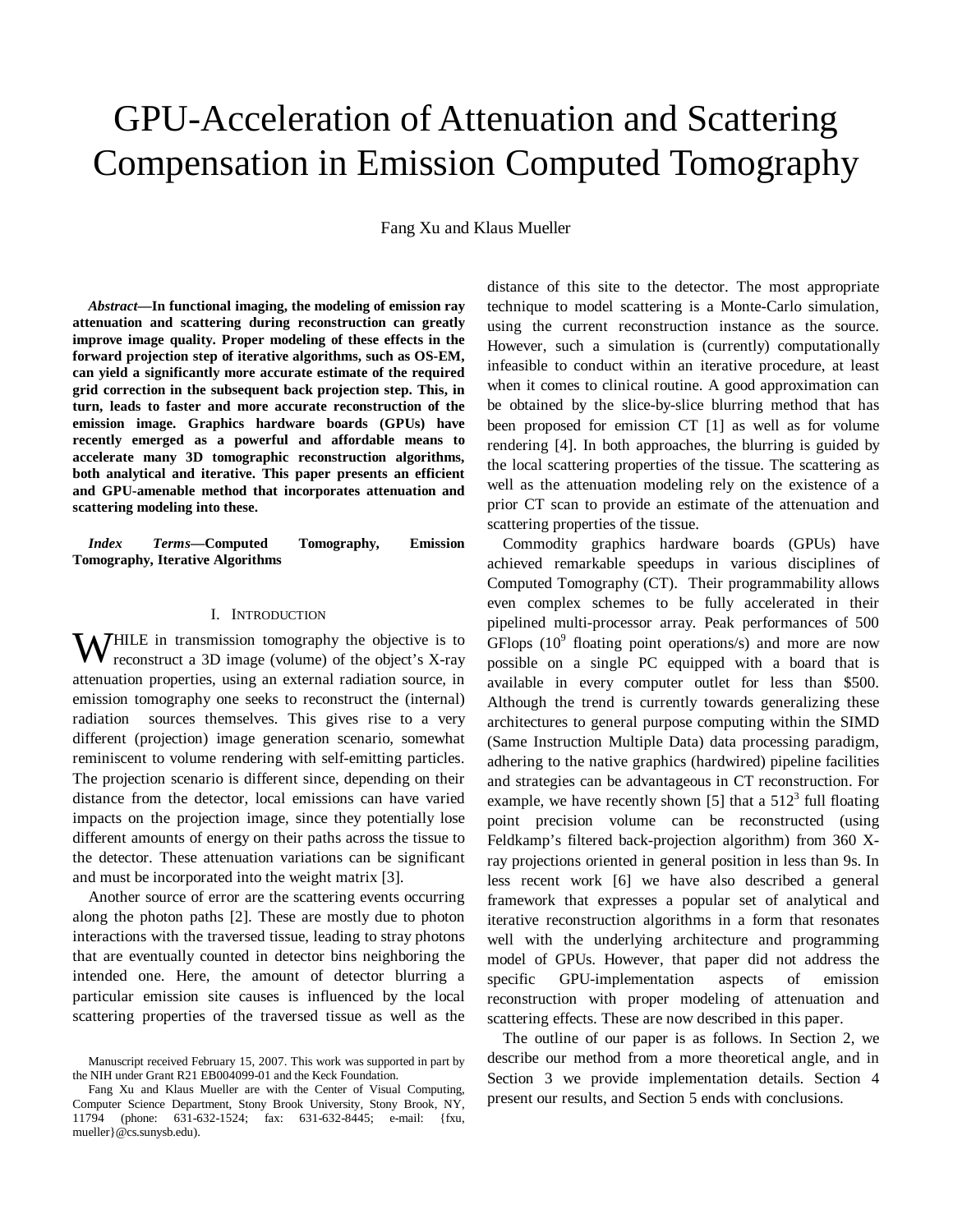# II. THEORETICAL CONSIDERATIONS

 The figure below illustrates the effects we attempt to model: attenuation and scattering. For the former we use the standard volume rendering integral. Here, *s* parameterizes a linear ray terminating in a given detector bin *p*. The ray integrates emissions *c* along its path, subsequently attenuated by the encountered attenuations  $\mu$ ...

$$
p = \int_{s=0}^{l} c(s) e^{-\int_{t=0}^{s} \mu(t)dt} ds
$$
  

$$
\approx \sum_{i=0}^{L/\Delta s} c(i\Delta s) e^{-\sum_{j=0}^{l-1} \mu(j\Delta s)} = \sum_{i=0}^{L/\Delta s} c(i\Delta s) \prod_{j=0}^{i-1} e^{-\mu(j\Delta s)}
$$

The second part of this equation approximates this integral as a sequence of equidistant interpolations, Δ*s* apart.



To describe the (approximate, non-Monte Carlo) technique used to model

the scattering, let us first consider a scattering event in a differential volume patch *dV*. Here, depending on the patch's scatter properties, a ray of photons suffers some amount of diffusion, which can be modeled by a suitable diffusion function kernel, such as a box, tent, or Gaussian, where the extent of this kernel is determined by the amount of local scattering potential, estimated from a map indexed by the underlying CT data. This local model can be extended to a global one by recursion, where a detector-aligned slice buffer is advanced step-by-step from the rear of the volume to the detector, and the scatter-diffusion process is modeled, at each such step, by convolving the slice image with a variableextent blurring function. Here, the size of the filter is dependent on the local scattering properties (higher scattering coefficients widen the filter). Also at each step, an emission volume slice is interpolated and added to the advancing slice buffer. In fact, this scheme can be combined with the attenuation modeling, as we shall show in Section III.

Modeling these effects in the forward projection provides a better estimate of the actual image generation process, given the current state of the emission volume under reconstruction. This in turn provides a better estimate of the required grid correction for back-projection (which favors reconstruction speed and quality). This estimate can then be back-projected via regular means (without modeling attenuation and scattering effects) or by including these effects. The former leads to the concept of unmatched projector/back-projector pair, which has been frequently used. We have also found the reconstructions to be of higher quality with the unmatched scheme, at least for our (relatively simple) phantom, but we will provide implementation details and results for the matched projector/back-projector pair as well.

# III. IMPLEMENTATION DETAILS

We first reformulate the above attenuation equation into a framework more convenient for implementation on graphics hardware. Using a Taylor expansion we get:

$$
p \approx \sum_{i=0}^{L/\Delta s} c(i\Delta s) \prod_{j=0}^{i-1} (1 - \mu(j\Delta s))
$$

Now normalizing all CT density  $\mu$  values into a range [0.0, 1.0] we obtain the following recursive expression:

$$
c_b = c_b (1 - \mu_f) + c_f = c_b t_f + c_f
$$

In volume rendering, this is called *back-to-front compositing*. The new (back) emission  $c<sub>b</sub>$  is calculated by adding the previous back emission  $c_b$  to the newly interpolated front emission *cf*.



But before it is added it must be attenuated by the interpolated transparency  $t_f$  at this point (note, the higher the attenuation, the lower the transparency). An alternative form is *front-toback compositing*:

$$
c_f = c_f + c_b t_f \t t_f = t_f (1 - \mu_b) = t_f t_b
$$

For this we need to keep two advancing buffers., one for the advancing transparency,  $t<sub>6</sub>$  and one for the advancing emission front,  $c_f$  (now  $c_b$  is the currently interpolated emission). First the emission buffer is updated, then the transparency buffer. Since the effect of each transparency layer is multiplicative, a new (front)  $t_f$  is formed by multiplying the present  $t_f$  by the currently interpolated  $\mu_b$  (in fact,  $(I - \mu_b)$ .

Now combining this with the scattering yields the following implementation strategy, illustrated next, along with the respective algorithm. We first show the approach for projection, which uses the back-to-front compositing scheme:



The back-projection, using front-to-back compositing is:

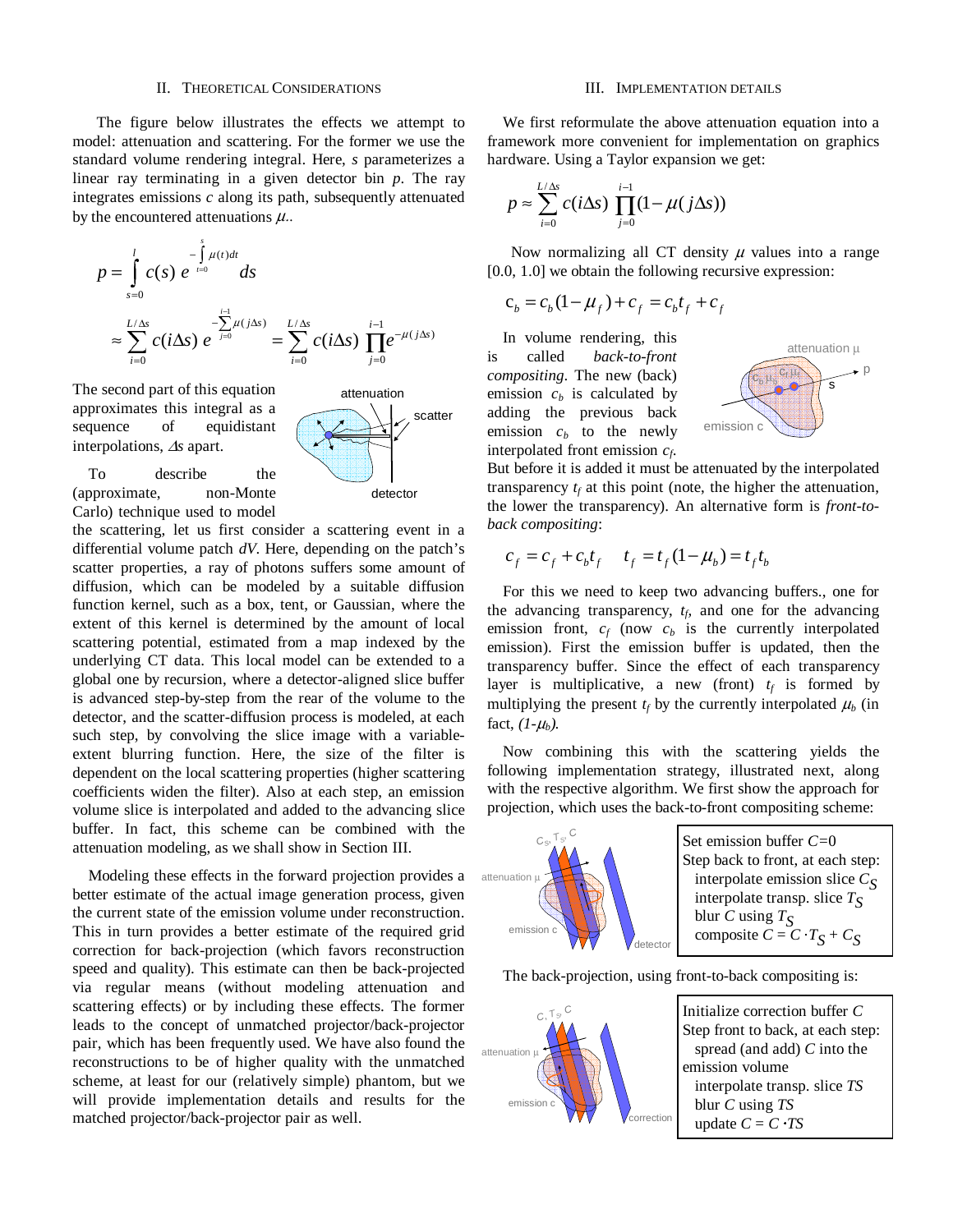A possible hardware implementation of this scheme would be to store the *T* (CT) volume and the *C* (emission) volume in 3D textures and then use the detector-aligned 3D slicing for interpolation in the forward projection, and volume-slice aligned updates (volume writes) in the back-projection step. There are, however, some practical limitations to this scheme. These originate in the current lack of hardware support for efficient writes to a 3D texture. While Framebuffer objects (FBOs) provide this ability now for the latest GPU generation, this capability is still not optimized and not well supported by the hardware drivers. Even though one could perform the forward projection with a 3D texture and then switch to a stack of 2D textures for back-projection, the repeated data reformatting from 3D to 2D textures and back would be very expensive. We therefore propose a scheme that uses 2D texture stacks for both projection modes. In that respect, what needs to be resolved is the question if the 2D texture slicebased forward projection can be made sufficiently accurate, compared to the true detector-aligned slicing shown in the figures above. We have designed a few schemes to that effect, which are described next.

 The figure to the right shows the blurring kernel in the ideal detector-aligned buffer configuration. Here the recursive blurring (the red kernel) can occur at any arbitrary buffer (blue dashed lines) distance  $\Delta s$  ( $\Delta s=1$  is reasonable). This is the configuration used when a 3D texture is interpolated.

Next, the figure on the right shows the texture-slice (or axis) aligned situation (assuming the texture slice distance is 1). In this case the scattering will occur at a larger distance and therefore the width of the blurring kernel should be scaled up accordingly, that is, by a factor  $1/cosα$ , where α is the rotation angle of the detector.

Due to the perspective (conebeam) distortion, the scattering on one side of the principal direction (here the right halfcone as seen from the scattering source) will occur in a larger



# $\Delta$ s=1



# IV. RESULTS

To validate the accuracy and performance of our GPU reconstruction framework, we used a PC equipped with an Athlon 2.2GHz CPU and a Geforce 8800 GTX graphics card. We employed a 3D phantom composed of a set of ellipsoids of varying emission values.

Fig. 1 compares the slice-by-slice blurring results obtained with the detector-aligned vs. the axis-aligned projector for three orientations α:  $0^\circ$ ,  $20^\circ$ ,  $40^\circ$ . Both simulations use the same scattering model and volume. Next to the projections we show the difference images and the intensity profile along the line indicated in the first image. A good fit is observed. We also computed the overall RMS error and found it to be between 1-2% of the maximum value in a projection. We conclude from this study that the axis-aligned projector is well suited for the recursive scatter simulation we use in our GPU-accelerated iterative emission reconstruction framework.

Fig. 2 shows a set of representative projections obtained with our simulator, with emissions only, (E) emission with attenuation  $(E+A)$ , emission with scattering  $(E+S)$ , and emission with scattering and attenuation (E+S+A). Scattering creates substantially more blur, while attenuation weakens the projections of emissions traversing highly attenuating material, both with and without scattering.

Fig 3 shows a representative slice from a 3D reconstruction of our phantom (10 SART iterations), for various modeling scenarios arranged into rows. The first column shows the reconstructed slice when the (row) effects are not modeled, while the second column shows the slice when modeling took place. In the final column we show the intensity profiles for the line indicated in the first image. We compare the original phantom profile (solid grey), the profile obtained when the effect has not been modeled (dotted) and the profile when the effect has been modeled (solid black). We see that in all cases the contrast is greatly improved, the features are sharper, and the profiles match the original better when the effect is modeled. We also observe that without attenuation/scattering (A+S) modeling, the small ellipsoid between the two large ones in the upper third of the phantom can not be detected.

Finally, Table 1 compares our timing results. We observe that adding attenuation and scattering only to the projector (in an unmatched projector/back-projector reconstruction framework) has a relatively small impact on performance (less than a factor of 2). This verifies the observations of [1]. The results shown in Fig. 3 were all obtained with configuration. On the other hand, modeling these effects for the back-projection operator is about 10 times more expensive. Overall, it takes 5 times longer if attenuation and scattering are modeled in both he projection and backprojection stages (in the matched projector/back-projector).

**Table I**

| RECONSTRUCTION TIMINGS: 128 <sup>3</sup> VOLUME, 160 PROJECTIONS |            |           |         |          |
|------------------------------------------------------------------|------------|-----------|---------|----------|
|                                                                  | Projection | Backproj. | 1 iter. | 10 iter. |
| <b>Transmission CT</b>                                           | 0.7s       | 0.7s      | 1.7s    | 18s      |
| Emission CT (matched)                                            | 1.2s       | 7.3s      | 8.7s    | 90s      |
| Emission CT (unmatched)                                          | 1.2s       | 0.7s      | 2.2s    | 23s      |